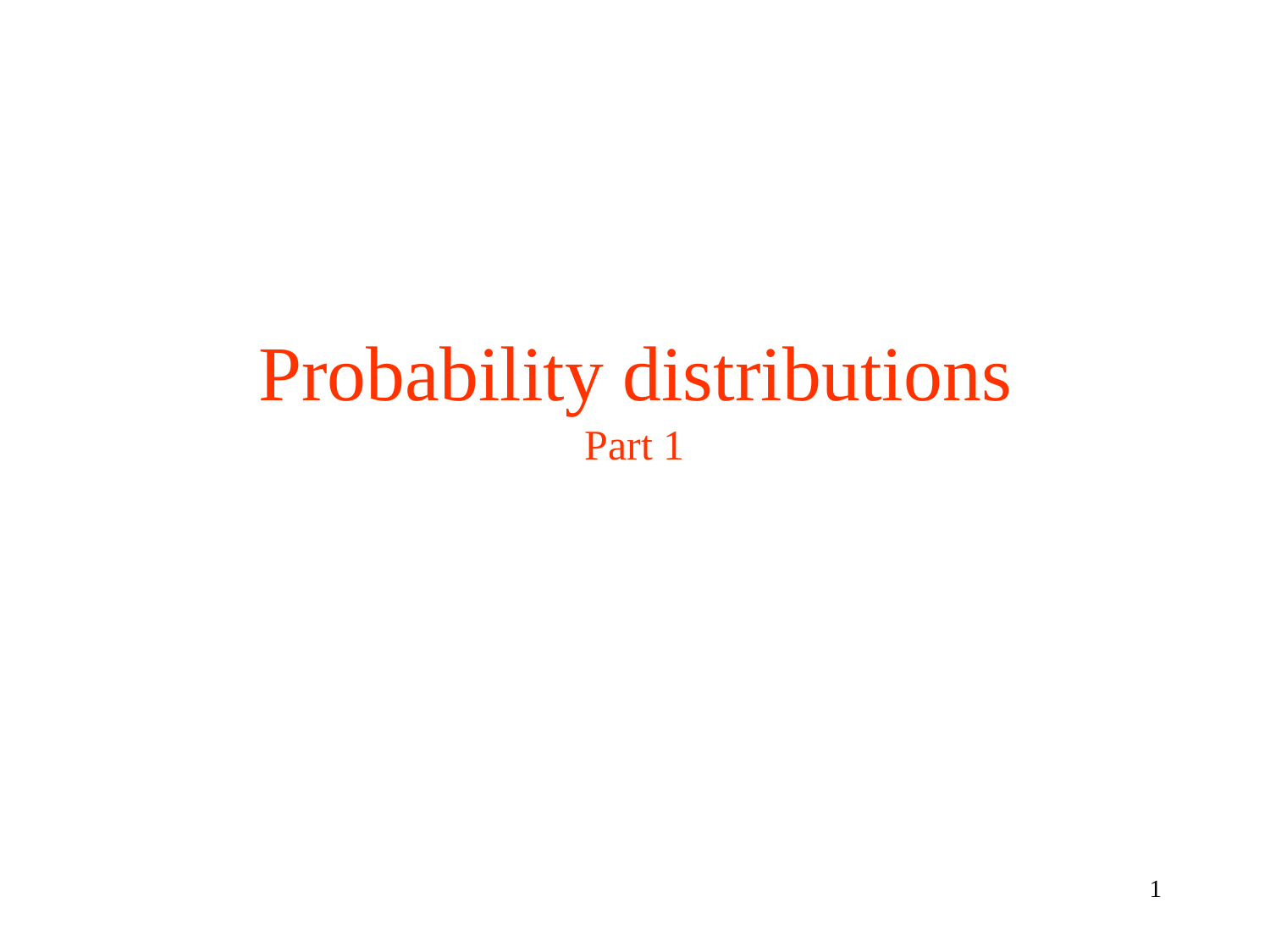### **Random variables**

A random variable can take on a set of possible different values (similarly to other mathematical variables), each with an associated probability.

Its possible values are possible outcomes of a random event, i.e. an "experiment" whose value is uncertain.

If you toss a coin, the outcome can assume two possible values, Head and Tail. We associate these values with two numerical values, say 0 and 1 (the association is arbitrary).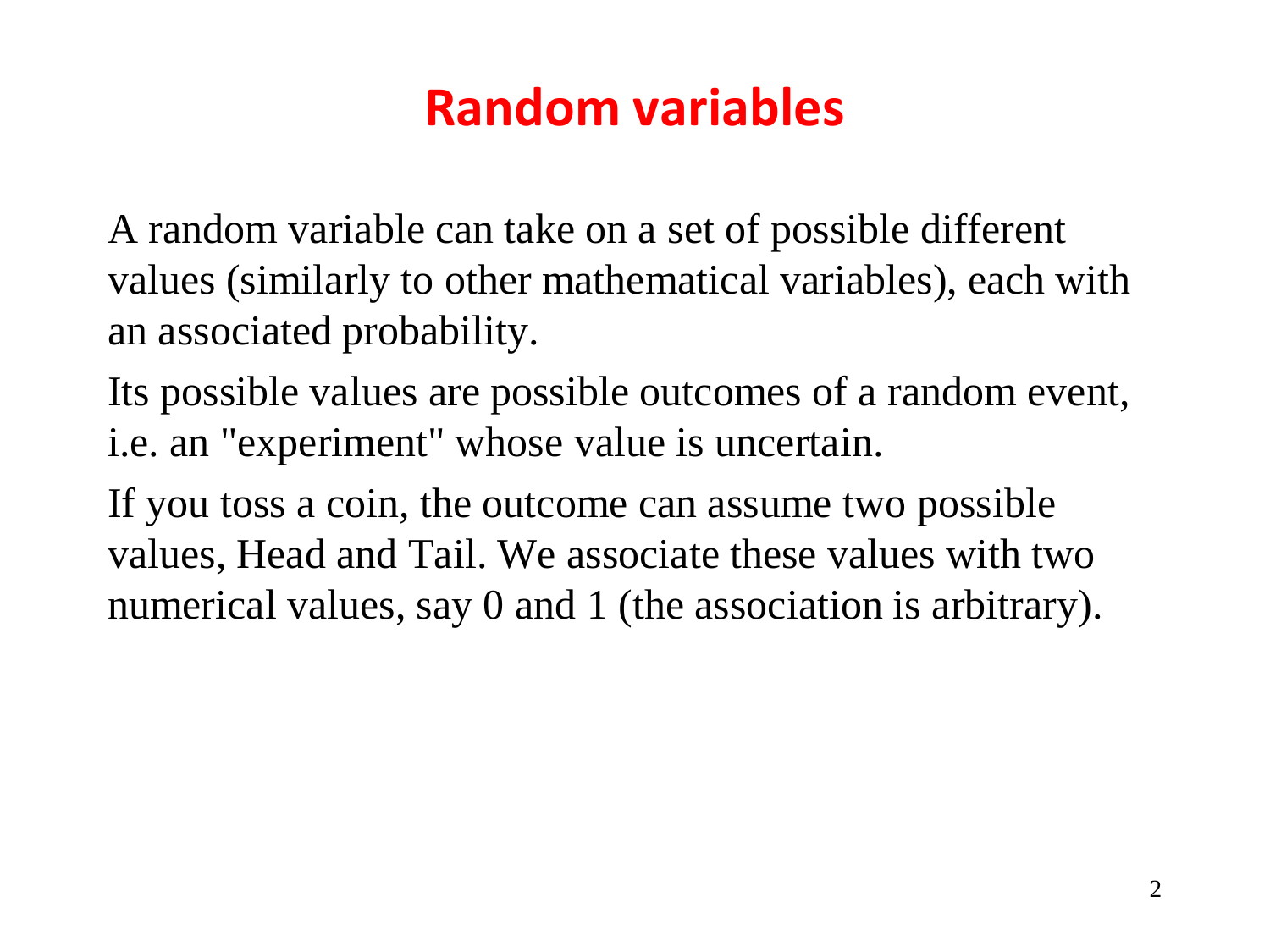Intuitively, we define a random variable defined in the set {0, 1}with this *probability distribution:*

 $P(0) = 0.5$ ,  $P(1) = 0.5$ 

[Note: we are assuming the coin is "fair".]

If we roll a fair dice, the probability distribution is

$$
P(1) = 1/6, P(2) = 1/6, ..., P(6) = 1/6
$$

The choice of values 1, 2, ..., 6 is arbitrary, chosen only because natural. Every choice of 6 distinct numerical values would work.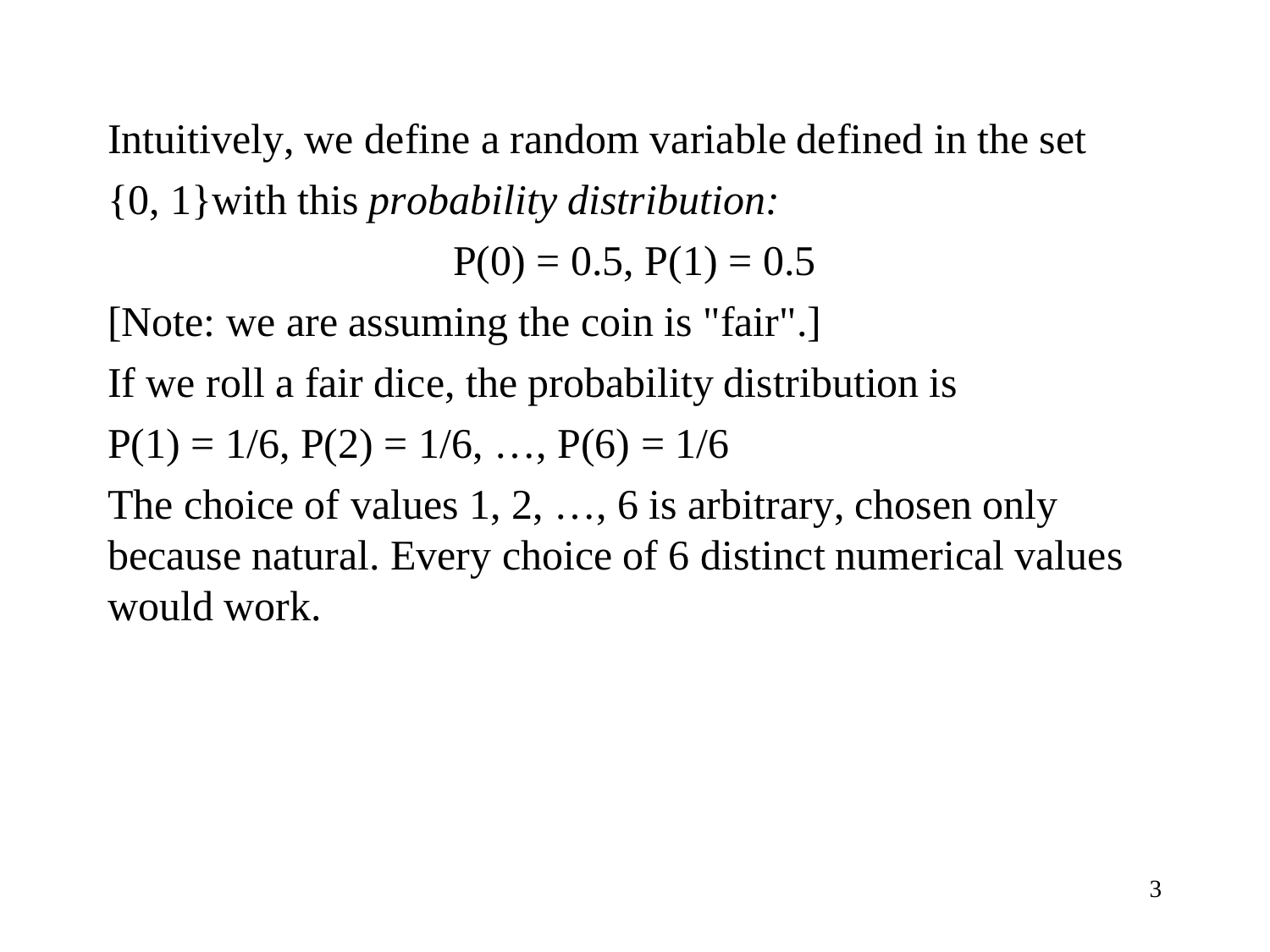If we have an urn with 6 white balls, 3 black balls and 1 grey ball, the probability distribution is

 $P(\text{white}) = 0.9$ ,  $P(\text{black}) = 0.3$ ,  $P(\text{grey}) = 0.1$ 

We have written names instead of numbers for clarity.

All these examples are about *finite discrete probability distributions*: we have a finite collection of possible values which are natural numbers, or representable as natural numbers.

A distribution can be infinite and can be *continuous*, i.e. can assume infinite real values.

We will see both discrete and continuous probability distributions.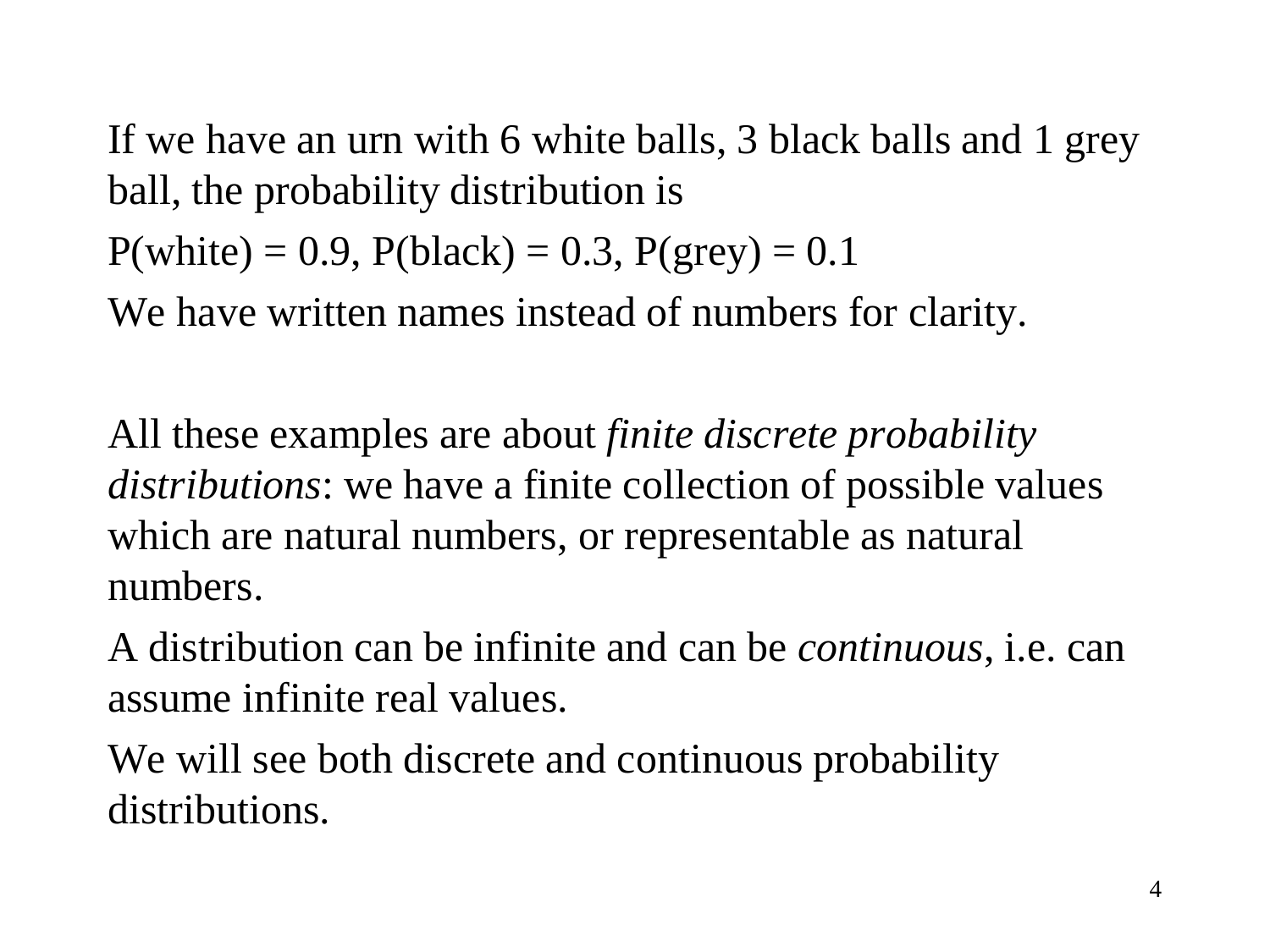## **Bernoulli distribution**

The Bernoulli distribution is a model for a random event with two possible outcomes.

Conventionally, its values are in  $\{0, 1\}$  and the distribution is

Bernoulli(p):  $P(1) = p$ ,  $P(0) = 1 - p$ 

If  $p = 0.5$ , this is a model for a fair coin toss. If  $p \neq 0.5$ , it is a model for an unfair coin toss.

Note: the sum of single probabilities must be 1. This is true for every discrete distribution.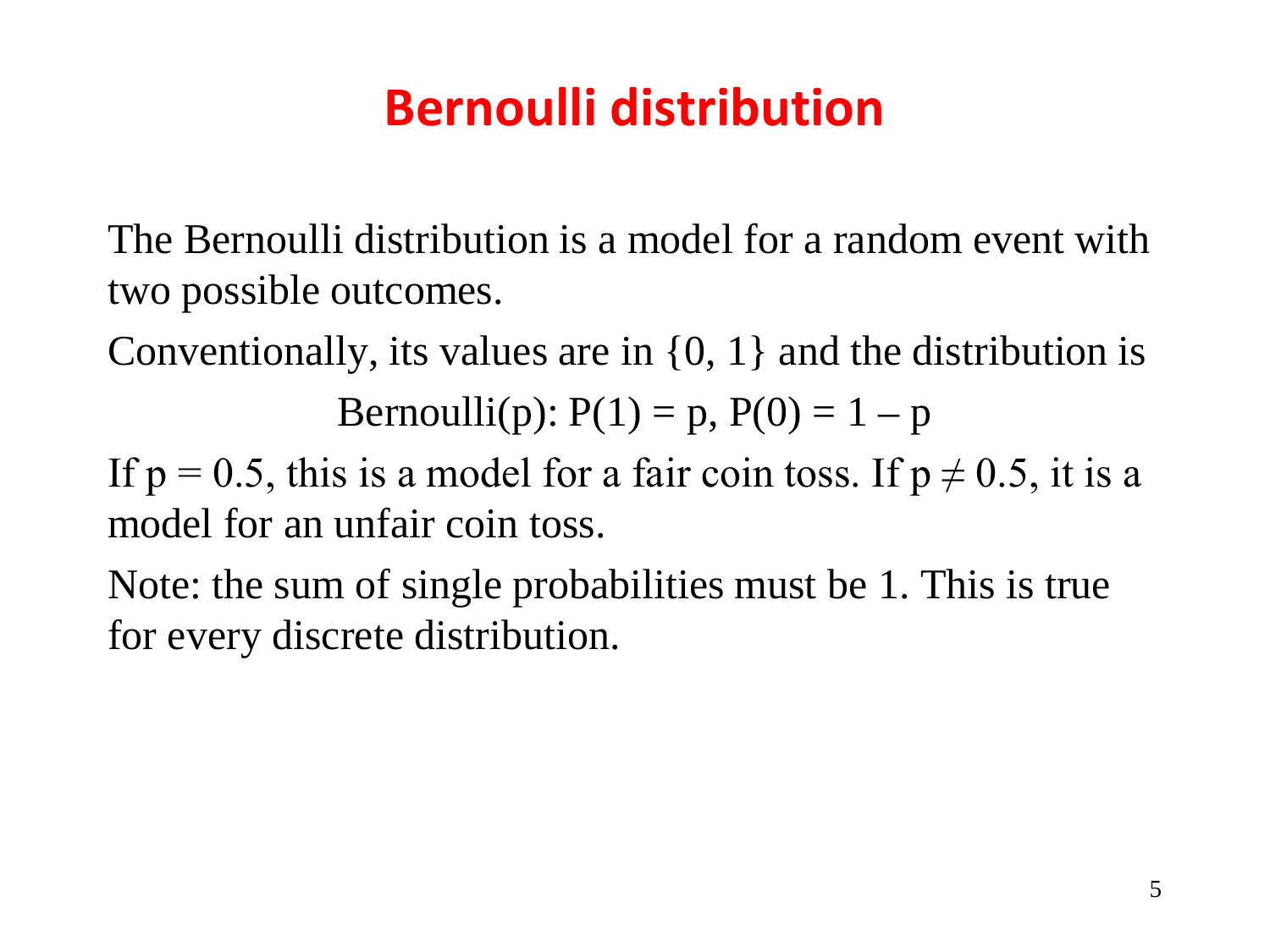

Two graphical representations of Bernoulli distribuitons.

X-axis: possible values (here only 0 and 1).

Y-axis: probability of the x value.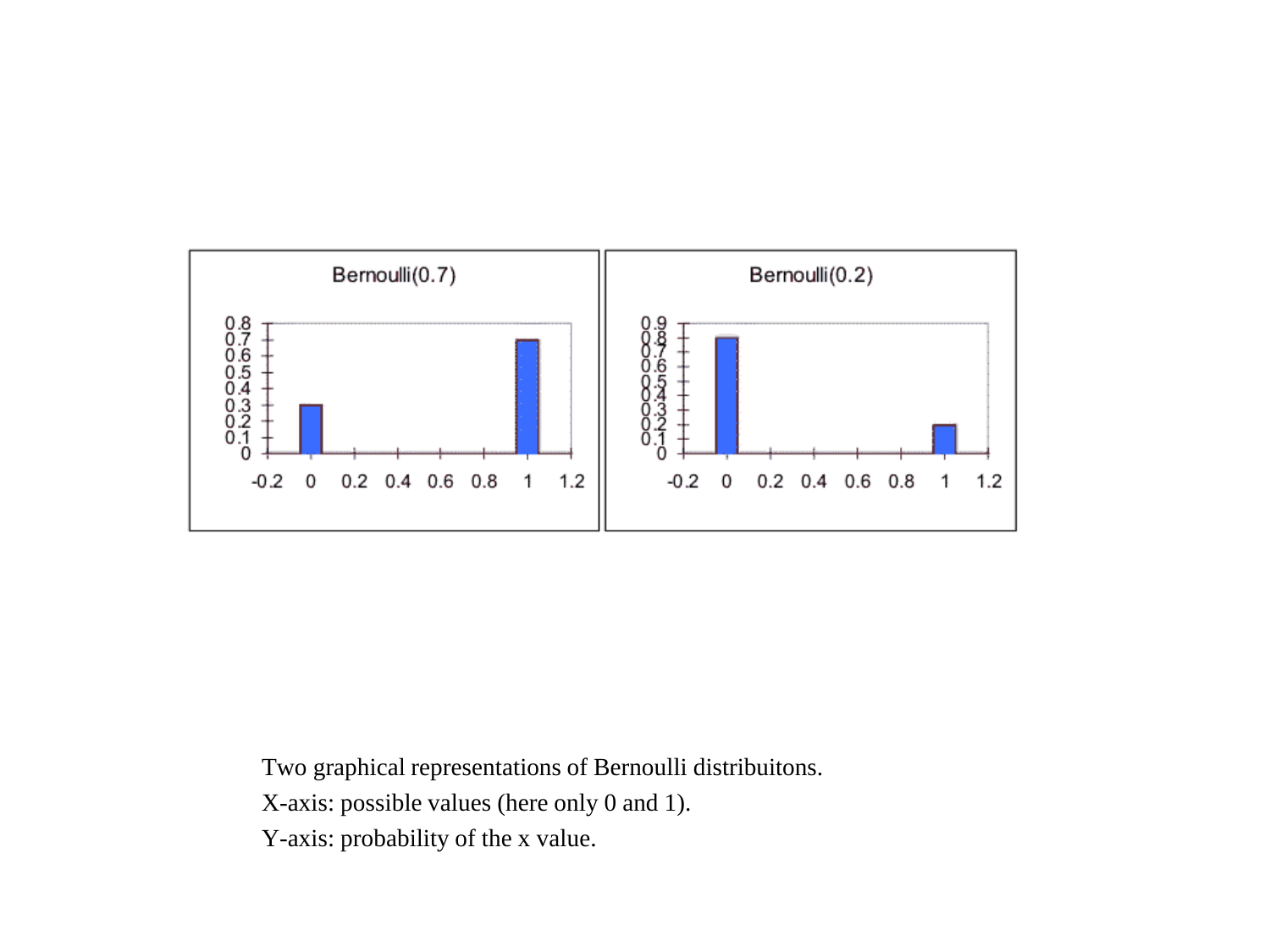For a discrete distribution, the probability of a certain value is named *probability mass function* and written as *pmf:*  $pmf(1) \equiv P(outcome = 1) = 0.5$ where the symbol  $\equiv$  means "is defined as".

If we want to model the event "an announce is clicked or not", we can use a Bernoulli distribution whose parameter *p* is the CTR (click through rate), i.e. the ratio clicks / impressions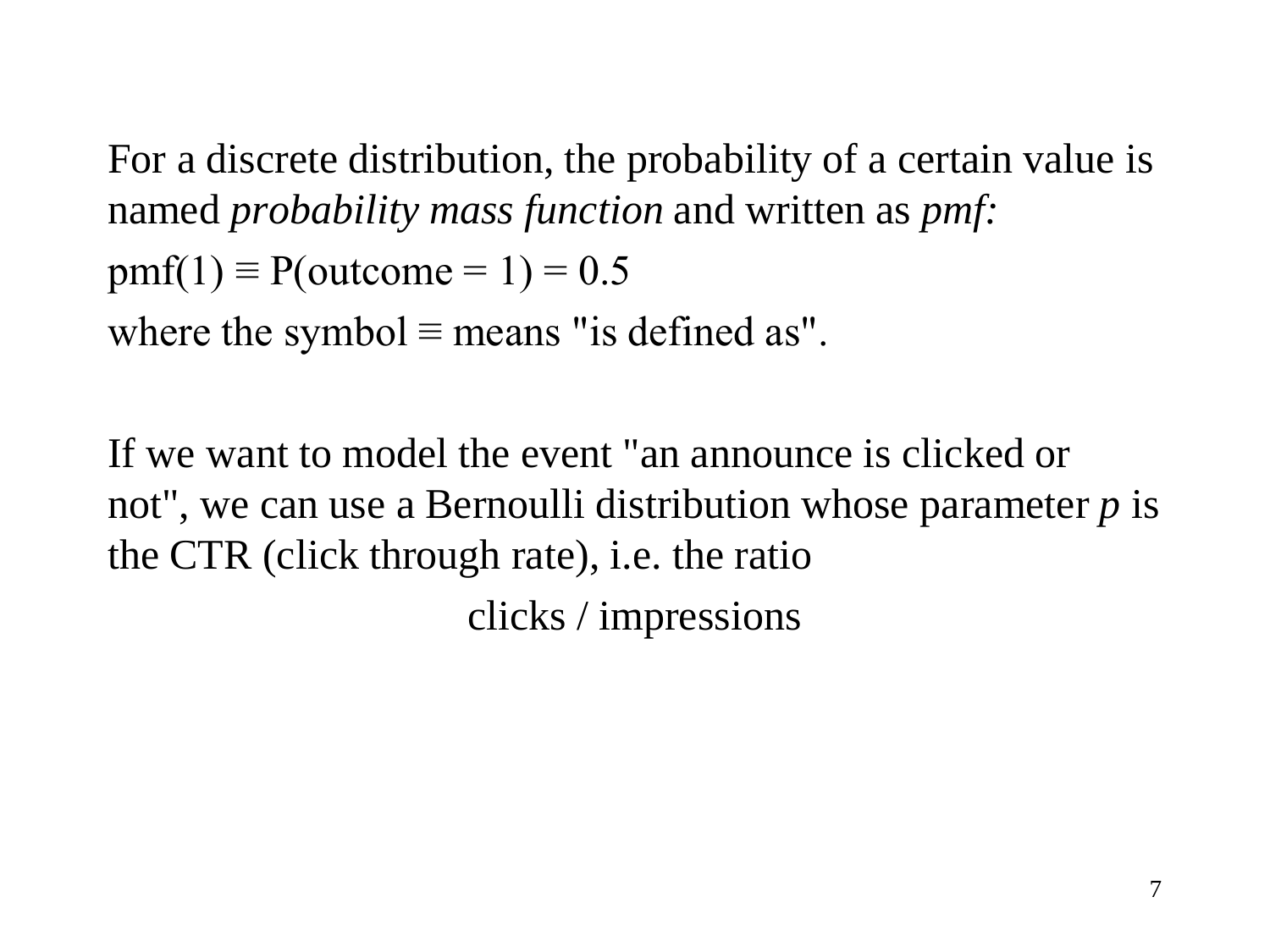Pay attention. The interesting point here is that we do not know what is *p*.

We are building a model: we think of the process of an user clicking or not clicking an ad in terms of an abstract concept, a random variable. We assume it is a Bernoulli variable.

The CTR is a virtual quantity, something we imagine as a click generator.

The *observed CTR* is a different thing: it is the ratio of clicks versus impressions which happened.

*The observed CTR is modeled as a realization of a random variable.*

*Another view is that the observed CTR is a "sample" extracted from a population of possible realizations of the random variable.*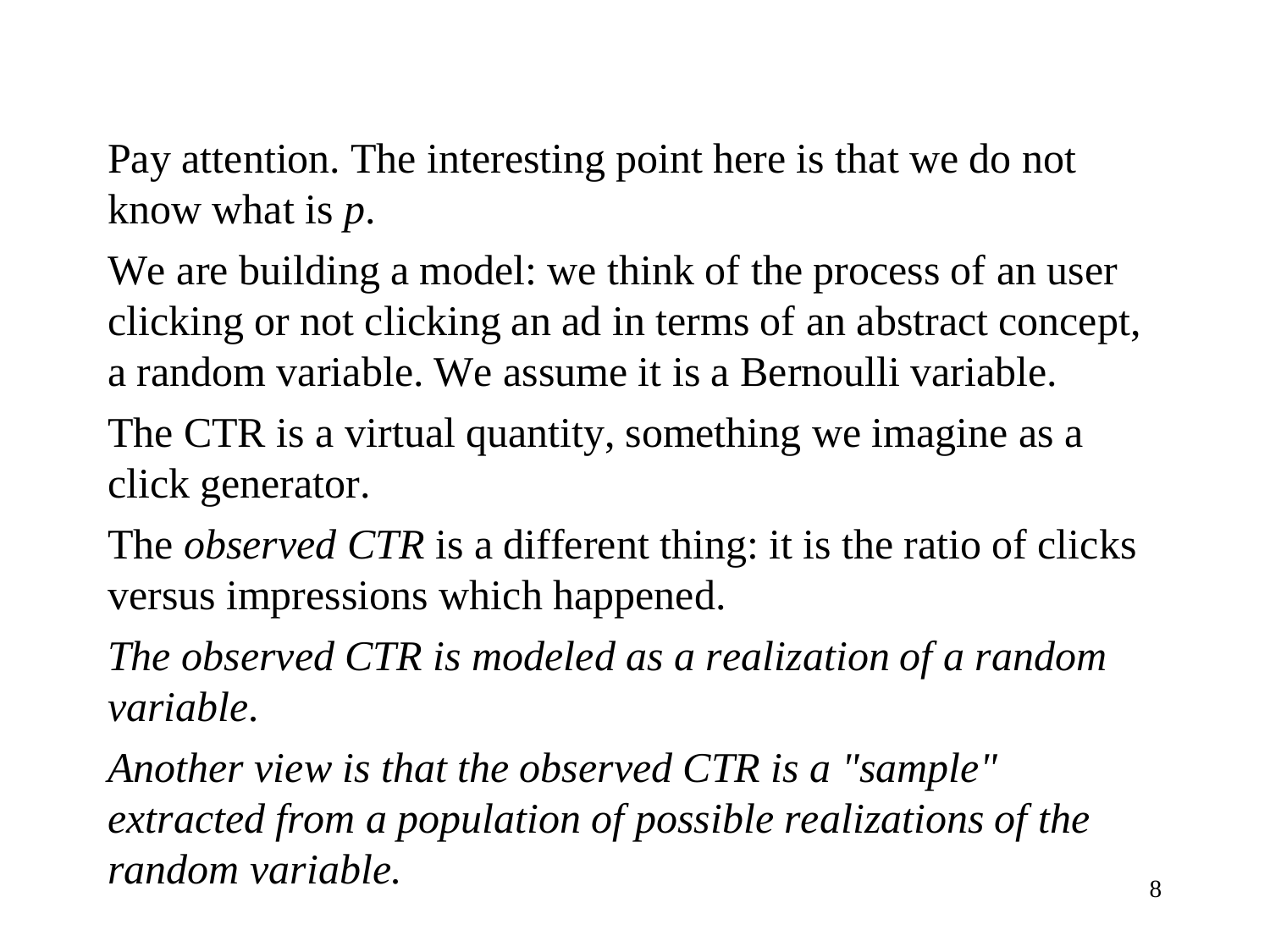If we know the parameter *p* of the *Bernoulli(p)*, of course we know that

 $P(1) = p$  and  $P(0) = 1 - p$ 

This is trivial because implicit in the definition. Yet, the inverse problem is far from trivial.

We want to estimate the unknown parameter of a Bernoulli random variable observing the outcome of an experiment.

Before delivering an impression, what can we say about *p*, the CTR? The intuitive answer is: nothing. It can be every number in the real segment [0, 1] *with the same probability*.

Note: there are infinite possible real values for *p*.

*The CTR is a random variable with a continuous probability distribution!* The CTR distribution is much more complex than a Bernoulli.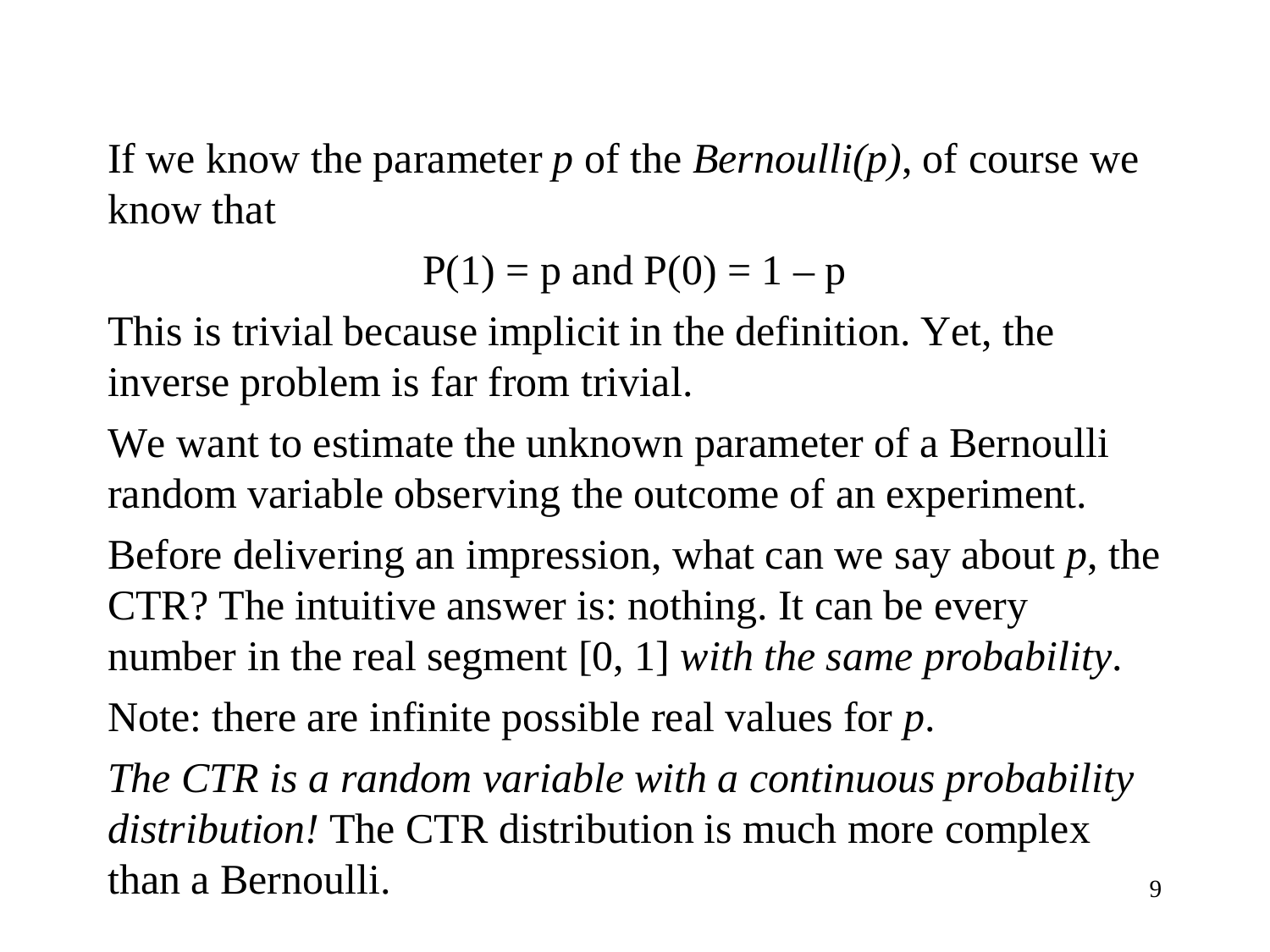An impression was delivered, the user did not click, i.e. the outcome was 0. The observed CTR is  $0/1 = 0$ .

What can we say **now** about *p*, the CTR?

First: the "true" CTR cannot be 1. If it was 1, necessarily it would have given outcome 1 (1 is click, 0 is not click).

*The observed CTR is not compatible with the hypothesis that the true CTR is 1.*

Excluding 1 is not very useful: infinite values in the interval [0, 1) are still possible.

Yet, we really know something more than "it is not 1".

Are you more confident in the assertion

*The "true" CTR is in the interval [0.85, 0.95]*, or with

*The "true" CTR is in the interval [0.05, 0.15]* ?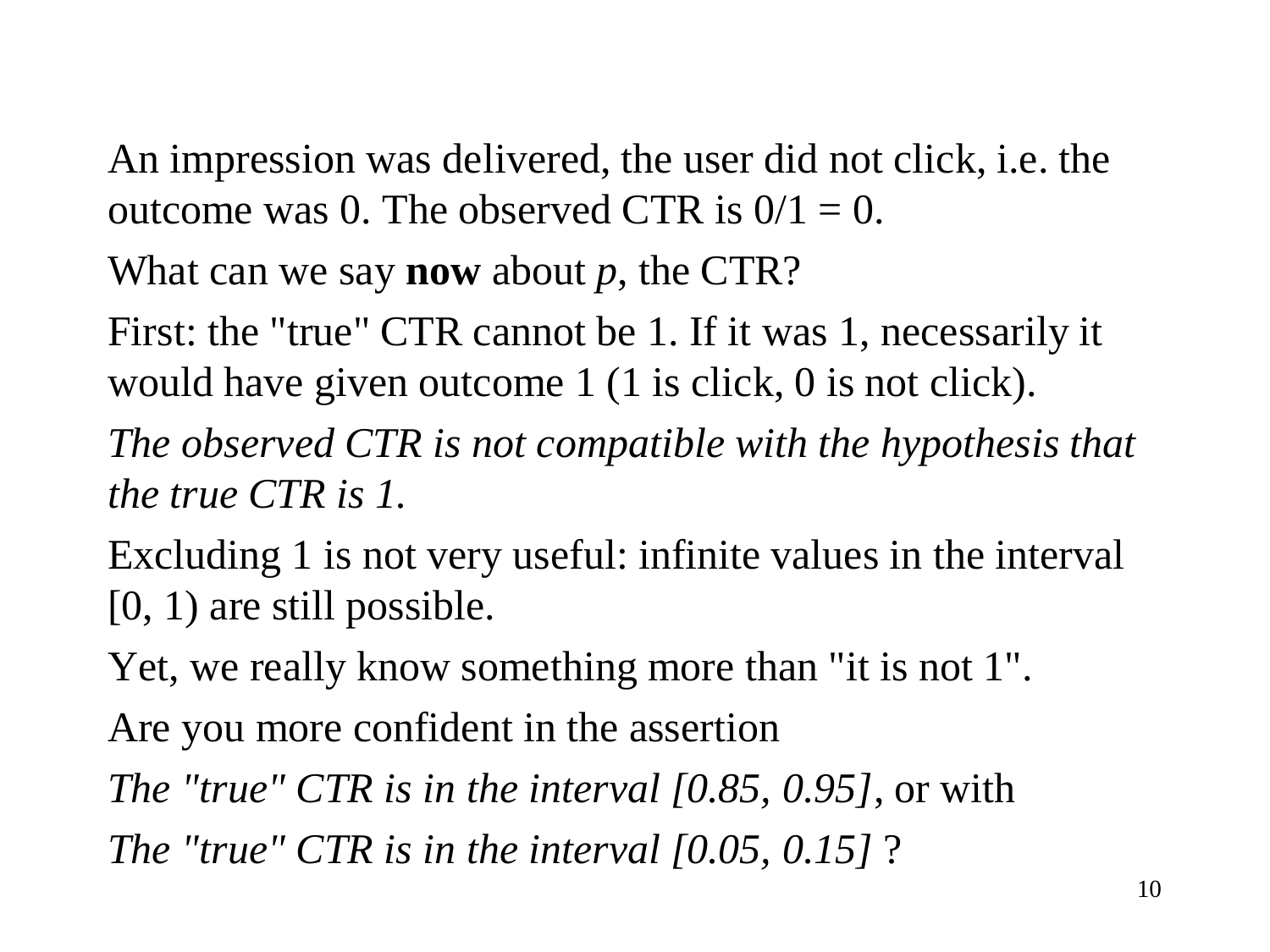Of course, a CTR value around 10% is now more credible than a value around 90%.

In Bayesian terms: we started with no preference, but after observing events we are a certain opinion about the unknown CTR. *The values around 10% are more likely than values around 90%, once we have observed the outcome non-click.*

Is it possible to estimate probabilities like

 $P(a < x < b)$  where  $x \sim \text{Bernoulli}(p)$ ?

(the symbol  $\sim$  means x is an observed outcome of a Bernoulli distribution of parameter p).

The answer is yes.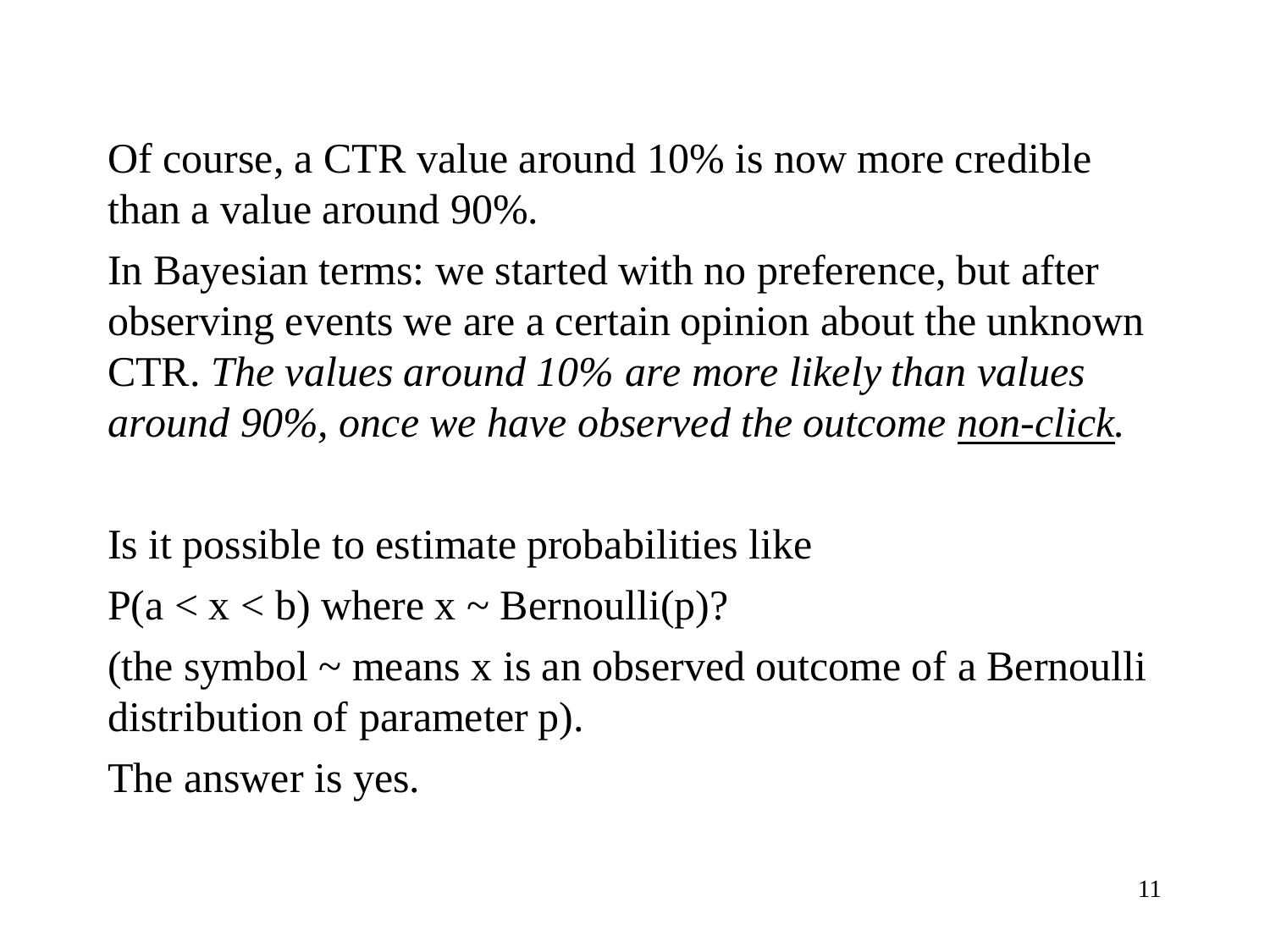| After we observe 0                      | After we observe 1 |      |     |                                   |      |
|-----------------------------------------|--------------------|------|-----|-----------------------------------|------|
| $ctr \leq$ this value probability delta |                    |      |     | $ctr \leq this$ probability delta |      |
| 0,0                                     |                    | 0,00 | 0,0 |                                   | 0,00 |
| 0,1                                     | 0,19               | 0,19 | 0,1 | 0,01                              | 0,01 |
| 0,2                                     | 0,36               | 0,17 | 0,2 | 0,04                              | 0,03 |
| 0,3                                     | 0,51               | 0,15 | 0,3 | 0,09                              | 0,05 |
| 0,4                                     | 0,64               | 0,13 | 0,4 | 0,16                              | 0,07 |
| 0,5                                     | 0,75               | 0,11 | 0,5 | 0,25                              | 0,09 |
| 0,6                                     | 0,84               | 0,09 | 0,6 | 0,36                              | 0,11 |
| 0,7                                     | 0,91               | 0,07 | 0,7 | 0,49                              | 0,13 |
| 0,8                                     | 0,96               | 0,05 | 0,8 | 0,64                              | 0,15 |
| 0,9                                     | 0,99               | 0,03 | 0,9 | 0,81                              | 0,17 |
| 1,0                                     | 1                  | 0,01 | 1,0 | 1                                 | 0,19 |

After having observed 0, we can say that the unknown ctr is less or equal to 0.4 with probability 0.64. Prob( $0.4 <$  ctr  $\le 0.5 = 0.11$ . Note how the distribution of possible ctr values are "anti-mirrored". After observing 1, Prob(ctr <  $0.6$ ) = 0.36, which is 1 – 0.36. Why? Because  $0.6 = 1 - 0.4$ .

[Computation with MS Excel]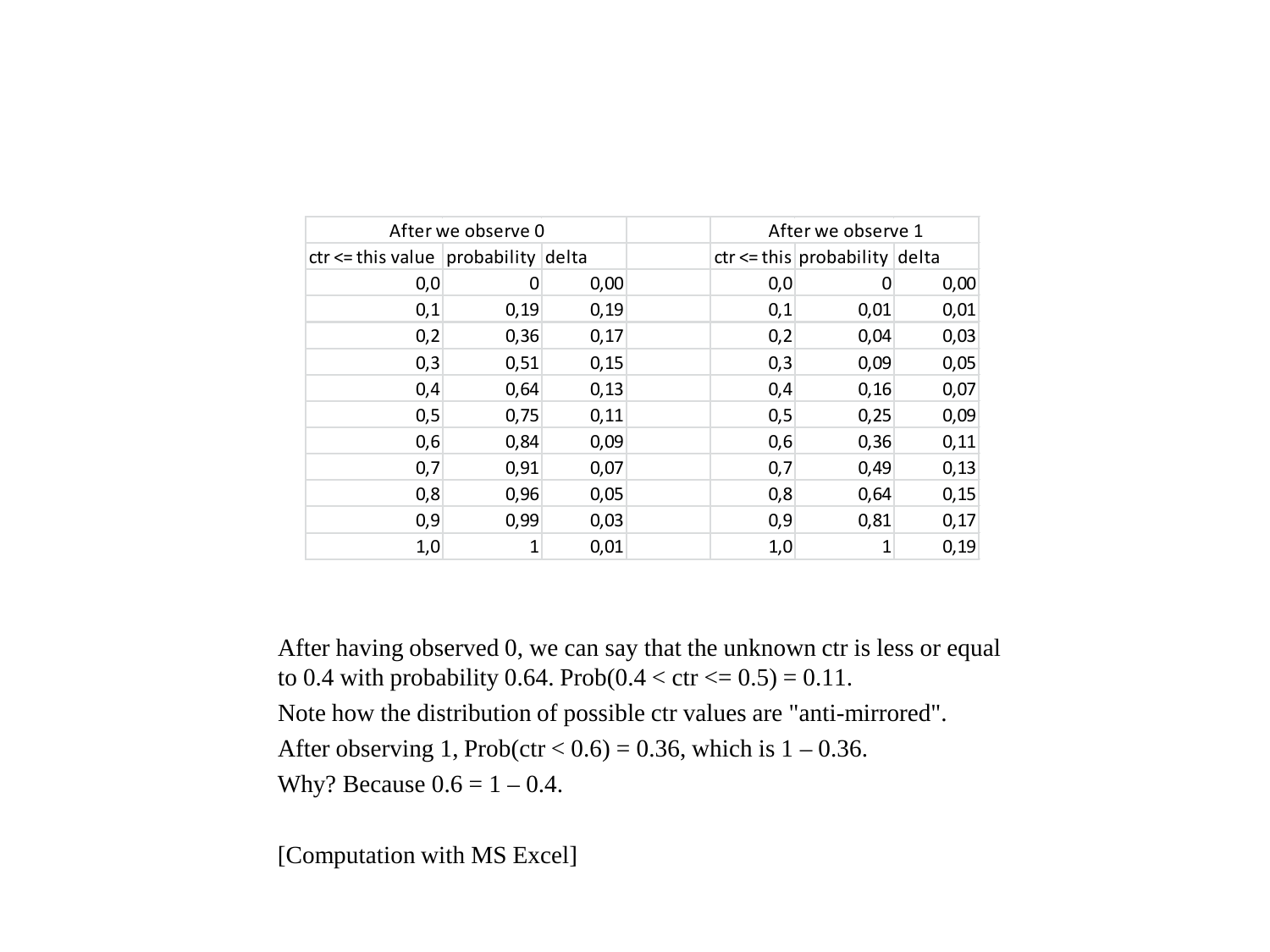Algorithms exist able to compute the *cumulative distribution function*, which is

$$
cdf(z) \equiv Prob(x \leq z)
$$

the probability that a random value is less than or equal to z. If you want to compute the probability that the unknown ctr is between 0.2 and 0.5, you can compute

 $cdf(0.5) - cdf(0.2)$ 

The cdf is available in Excel and many other software tools.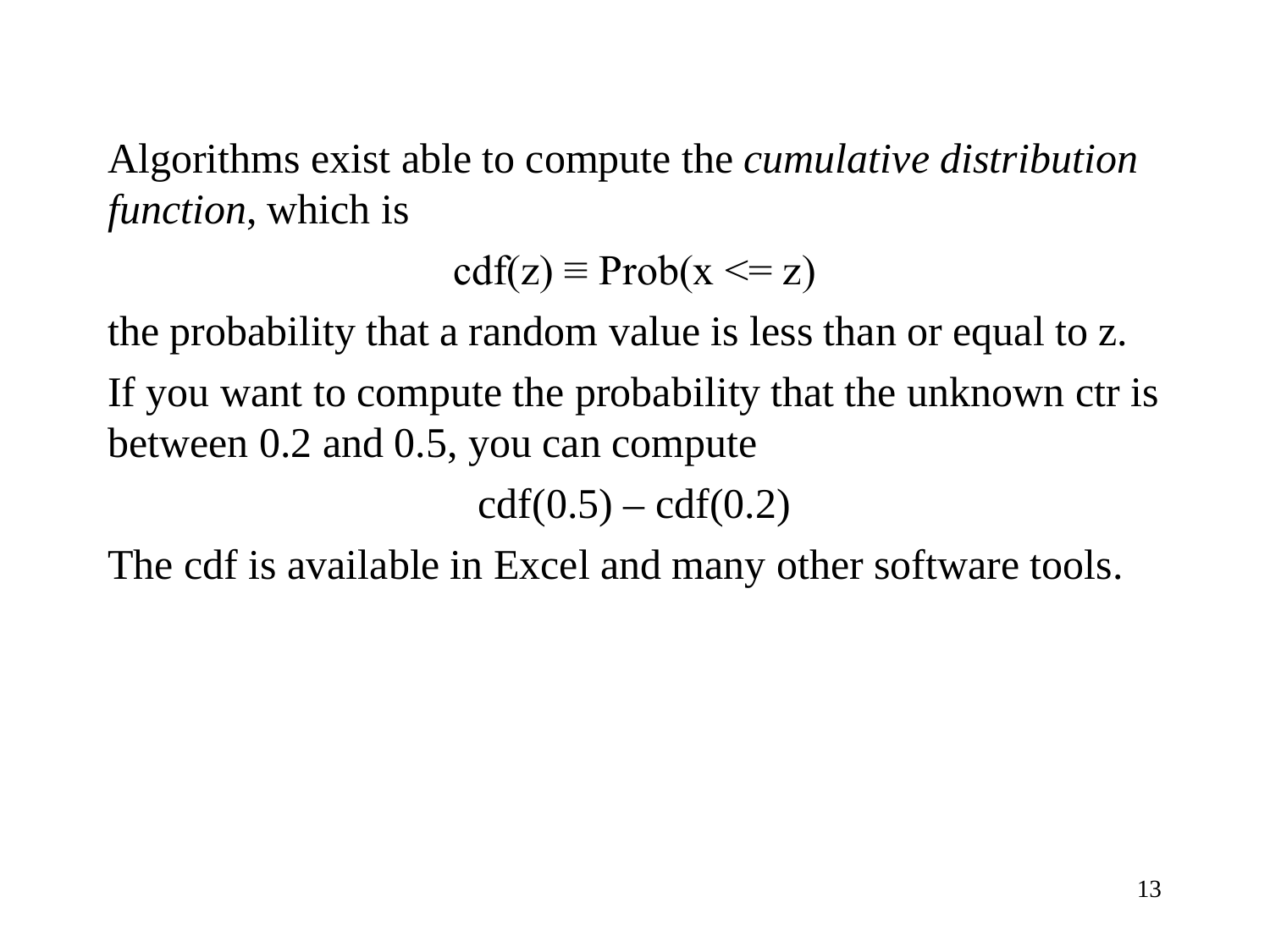## **Binomial distribution**

The Bernoulli distribution models a single event 0/1, for us an impression which can give us a click or not.

Drawing inference from a single impression is not interesting in itself. We work with thousand or million impressions.

We need to understand not a single event but a long list of events, each one modeled as a Bernoullian event. Say, a repeated Bernoulli.

The Binomial distribution is what we need.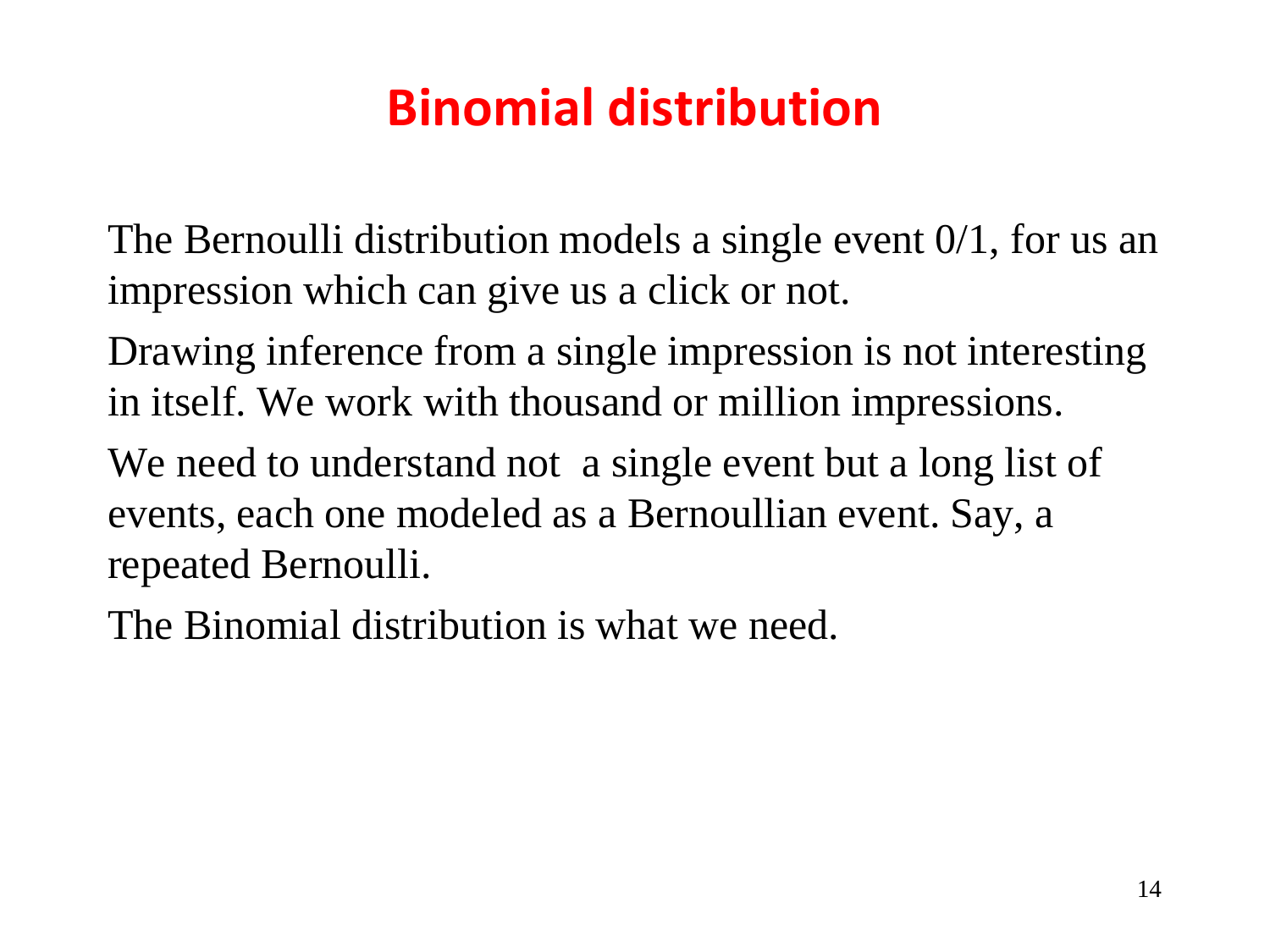Binomial(n, p) is the distribution of probability of outcomes when we have n outcomes each one Bernoulli(p).

We toss a fair coin twice. The possible outcomes are

00 01 10 11 (choose 1 for Head and 0 for Tail or vice versa). What is the probability of getting 0 successes? 0.25.  $P(0) = 0.25$ 

$$
P(1)=0.50
$$

$$
P(2)=0.25
$$

We are not interested in the sequence, only in the number of successes. This is a Binomial(2, 0.5), two trials with probability of success 0.5.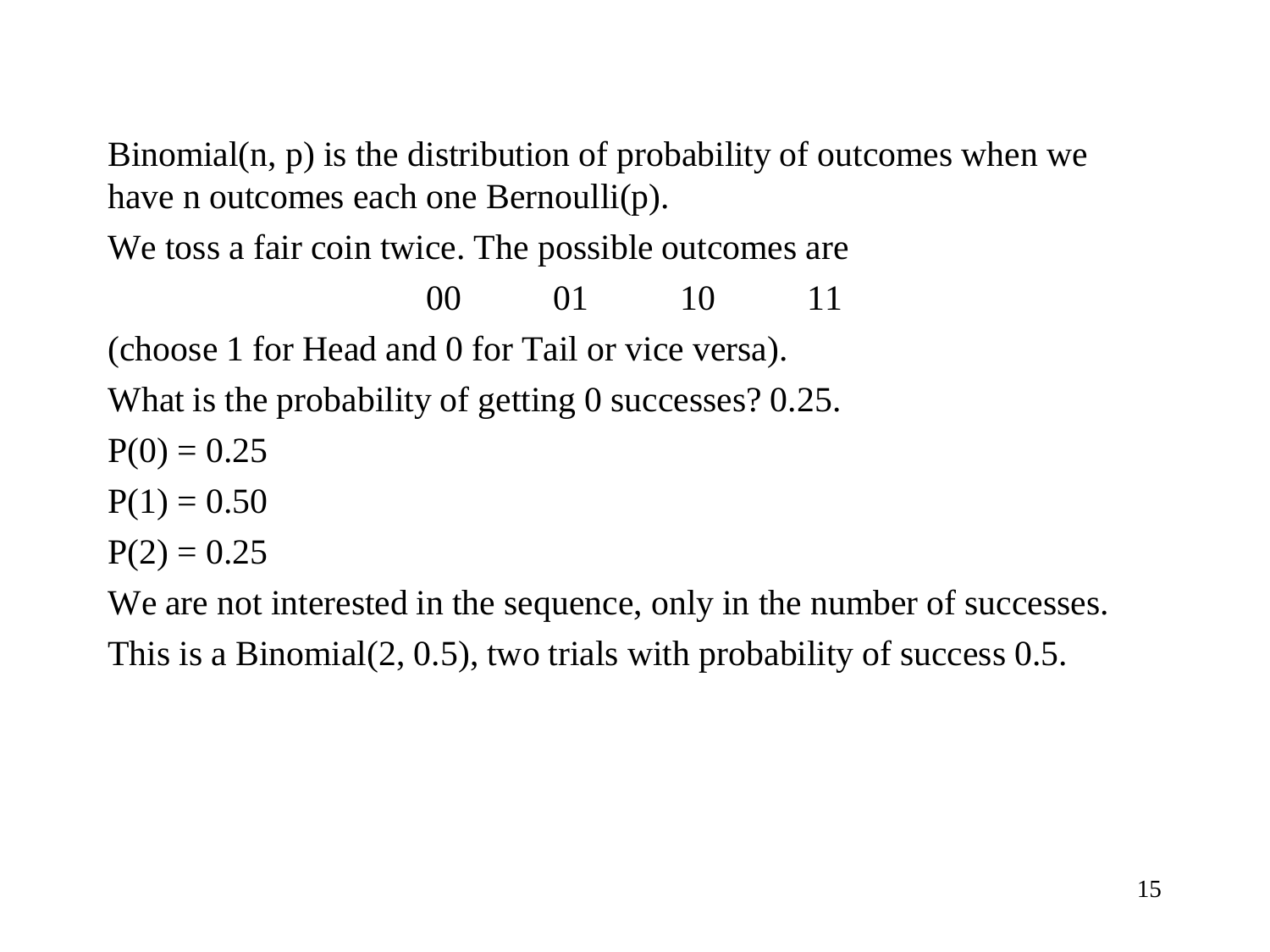Binomial distribution with  $n = 15$  and  $p = 0.2$ 



We do 15 trial with success probability 20%. Prob(3 successes) =  $0.25$ , Prob(6 successes) =  $0.04$ . Prob(more than 10 successes) close to zero.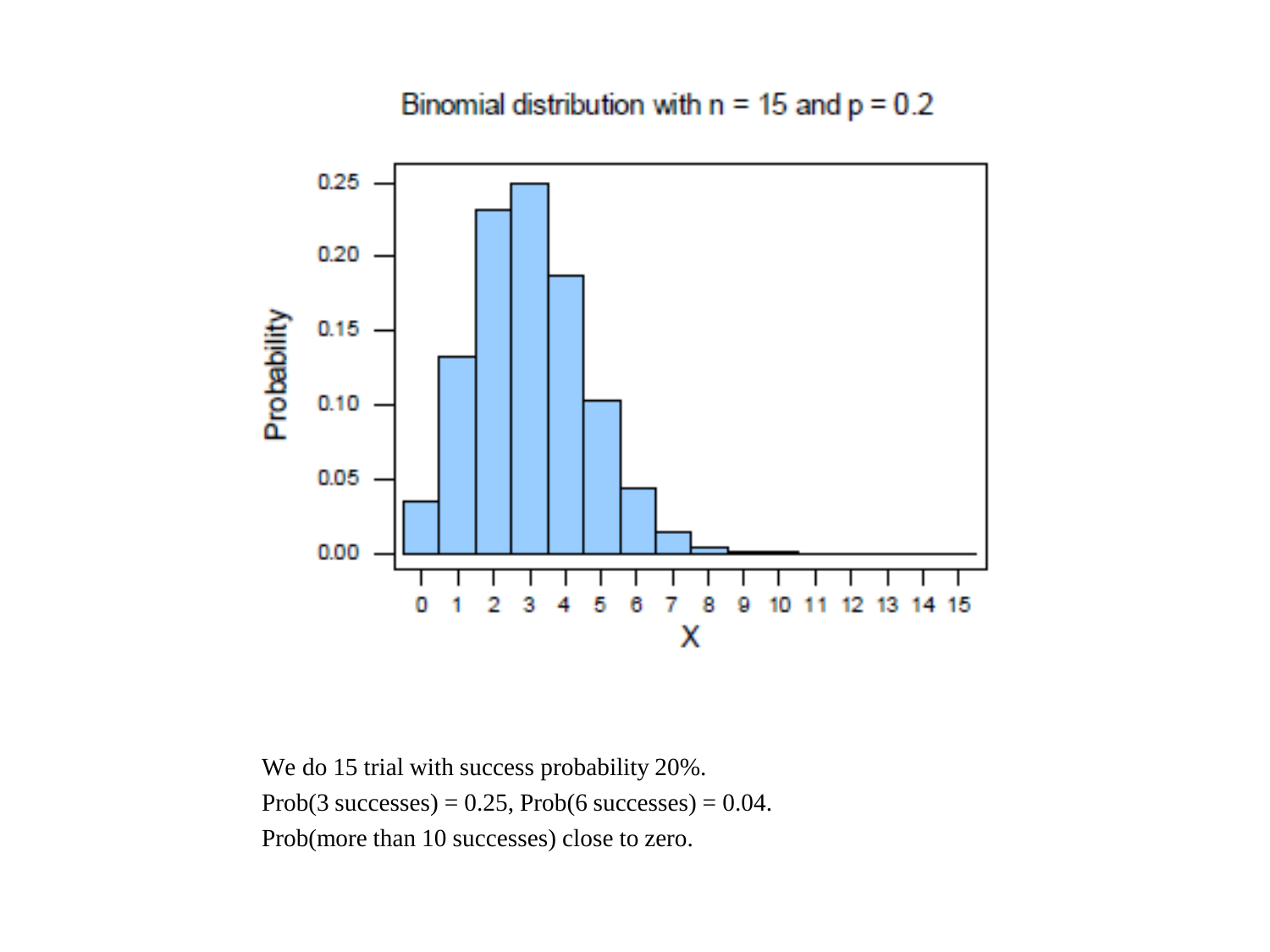

When the ctr increases, the probability distribution moves rightward.

High numbers of hits become more likely.

The curve becomes flatter moving to 0.5. After 0.5 it mirrors low values.

The curve for  $p = 0.8$  mirrors that for 0.2, on the right side.

The flattest curve is for the "equilibrium" value.

Intuitively:  $p = 0.5$  gives the max uncertainty.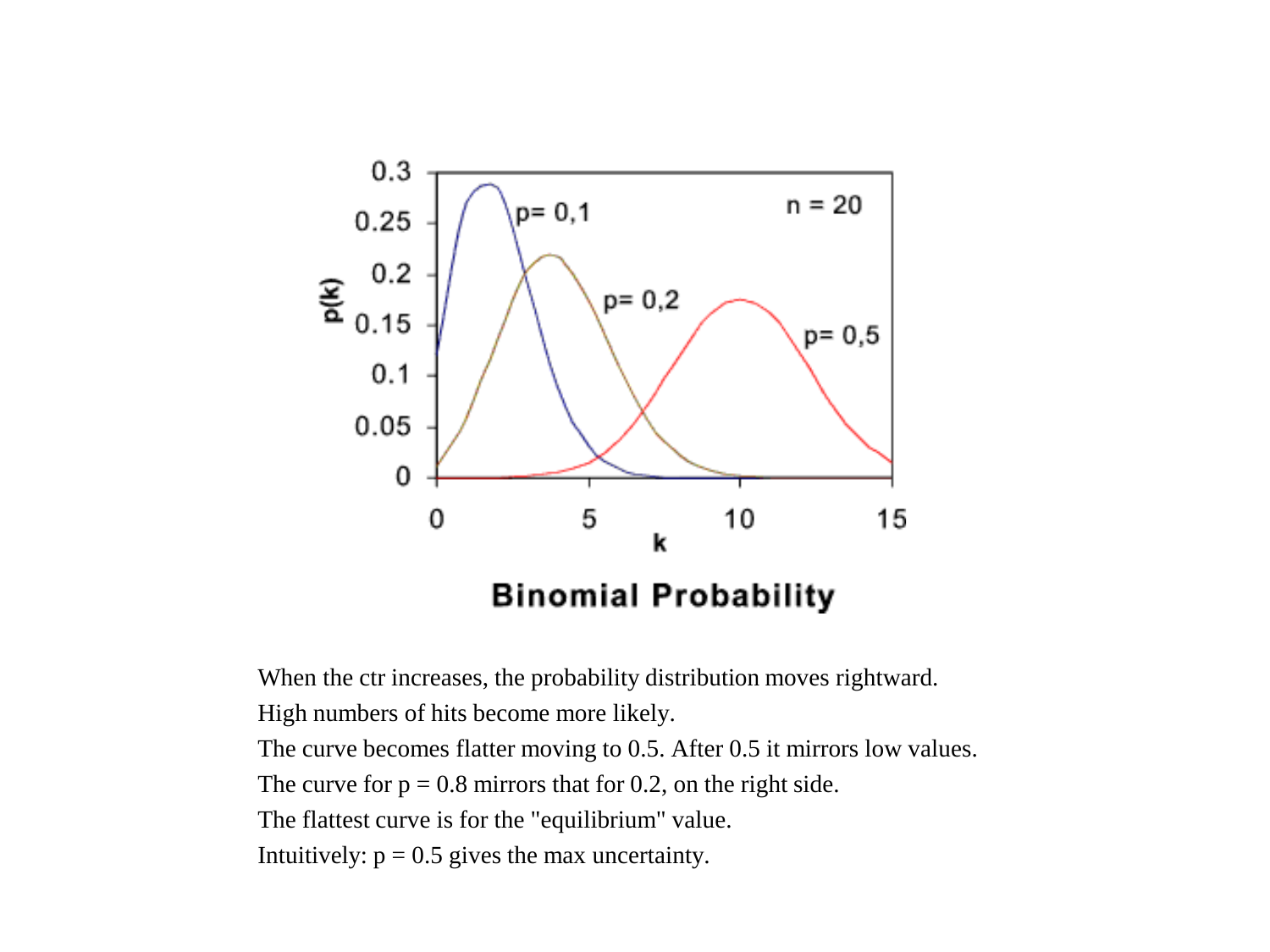Again, the problem we are mainly interested in is not predicting what can happen in 1,000,000 impressions if the CTR is 1%.

We do not know the CTR.

We have the inverse problem: observed an outcome, make inference about the unknown parameter.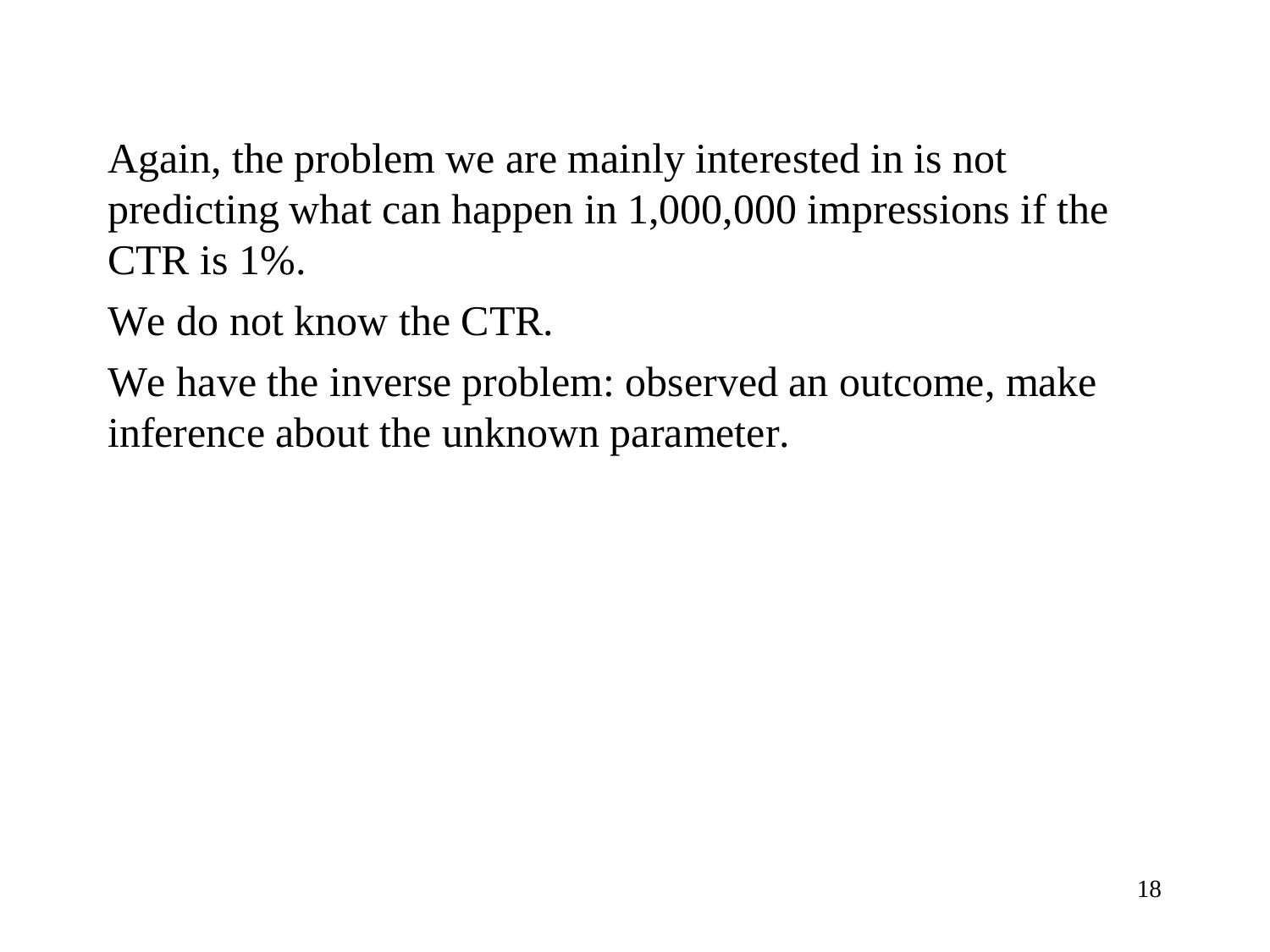#### We are able to compute  $Prob(parameter \leq threshold)$ . It is the cdf, cumulative density function.

| After we observe 5 clicks on 100 imps  |     |      |  |  |  |  |
|----------------------------------------|-----|------|--|--|--|--|
| $ctr \le$ this value probability delta |     |      |  |  |  |  |
| 0,01                                   | 0%  | 0,00 |  |  |  |  |
| 0,02                                   | 2%  | 0,02 |  |  |  |  |
| 0,03                                   | 8%  | 0,07 |  |  |  |  |
| 0,04                                   | 22% | 0,13 |  |  |  |  |
| 0,05                                   | 39% | 0,17 |  |  |  |  |
| 0,06                                   | 57% | 0,18 |  |  |  |  |
| 0,07                                   | 72% | 0,15 |  |  |  |  |
| 0,08                                   | 83% | 0,11 |  |  |  |  |
| 0,09                                   | 90% | 0,07 |  |  |  |  |
| 0,10                                   | 95% | 0,05 |  |  |  |  |
| 0,11                                   | 97% | 0,03 |  |  |  |  |

Prob(ctr  $\leq$  0.06) = 57% Prob(0.03 < ctr <=  $0.07$ ) =  $72\%$  -  $8\%$  =  $64\%$ Indeed, having observed 5 / 100 we feel that the ctr must be around 5%. Prob(ctr  $> 0.11$ ) = 3% very unlikely.

If so, we were very unlucky, indeed.